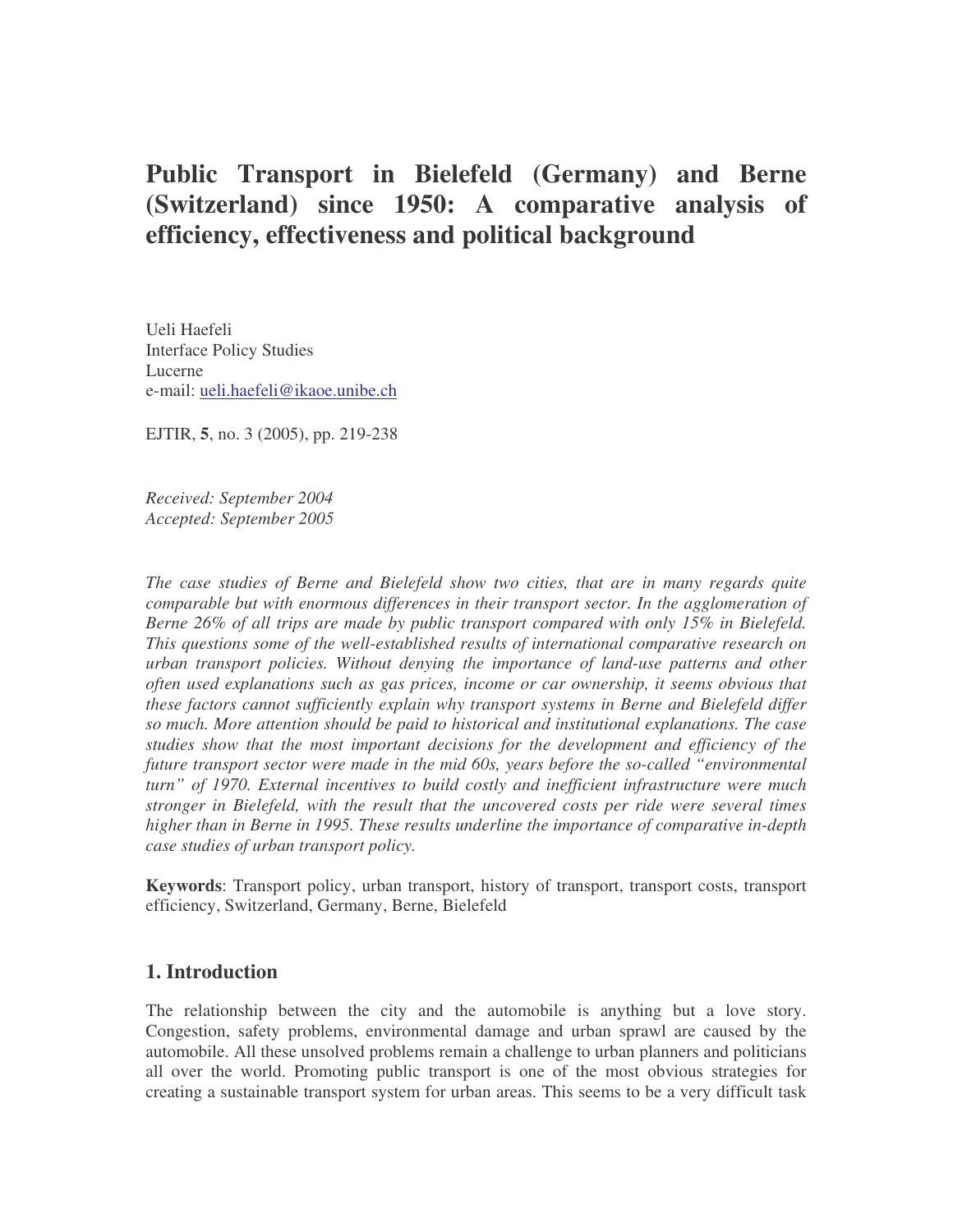since there is a decline in public transport in most places (Kenworthy/Laube, 1999; Pucher/Lefébre, 1996). Nevertheless, a closer look at many aspects in quite similar cities often reveals huge differences in their transport systems with wide-reaching consequences for the effectiveness and efficiency of local transport policy.

The explanation of these differences could help to evaluate current strategies for strengthening public transport. This article is a plea for in-depth case studies of single cities that incorporate the whole era since World War II. As the examples of Berne (Switzerland) and Bielefeld (Germany) show, this could lead to a reformulation of commonly given explanations for the determinants of urban transport.

The focus of local case studies lies in the analysis of the annual reports from the urban transport operators and from the transport expenditure of urban budgets.

In the first part of this article reference is made to the differences that already exist between Bielefeld and Berne with regard to the outcome of urban transport policy. In connection with this it is also shown that the literature does not offer a satisfactory explanation for these differences. The next section will demonstrate that Berne and Bielefeld are not isolated cases within their own national contexts and therefore the question of generalising the case study results should receive careful consideration. This points to a need for a more intensive historical analysis of these case studies and the second part of this article will deal with this. The third part will look at the question of the effectiveness and efficiency of local transport policy with a view to the development of local transport operations. The fourth and fifth parts will formulate a summary of the results as well as those questions requiring further research.1

### **2. Similar cities - different transport**

Since the total number of trips per person does not differ considerably in the cities compared - at least where data are available - modal split share is a good indicator for the outcomes of urban transport policies (Apel 1992, Pucher 1988a, Pucher 1988b). Figure 1 shows this data for the agglomeration of Berne and the city of Bielefeld.2 Most striking is the huge difference in the use of public transport: 26% of all trips in the agglomeration of Berne are made by public transport compared with only 15% in Bielefeld.

<sup>&</sup>lt;sup>1</sup> This contribution was supported by the Swiss National Science Foundation. <sup>2</sup> Urban areas often include several communities. The conceptual level of the agglomeration is seen here as the appropriate level of analysis. In Germany data for agglomerations are normally not available, so the data for Bielefeld and the other cities include only one community. But since the community reform of 1973 greatly enlarged the size of the central community, most of the German agglomerations lie within the boundaries of the central community. For this problem see also: Kenworthy/Laube (1999, 26ff.).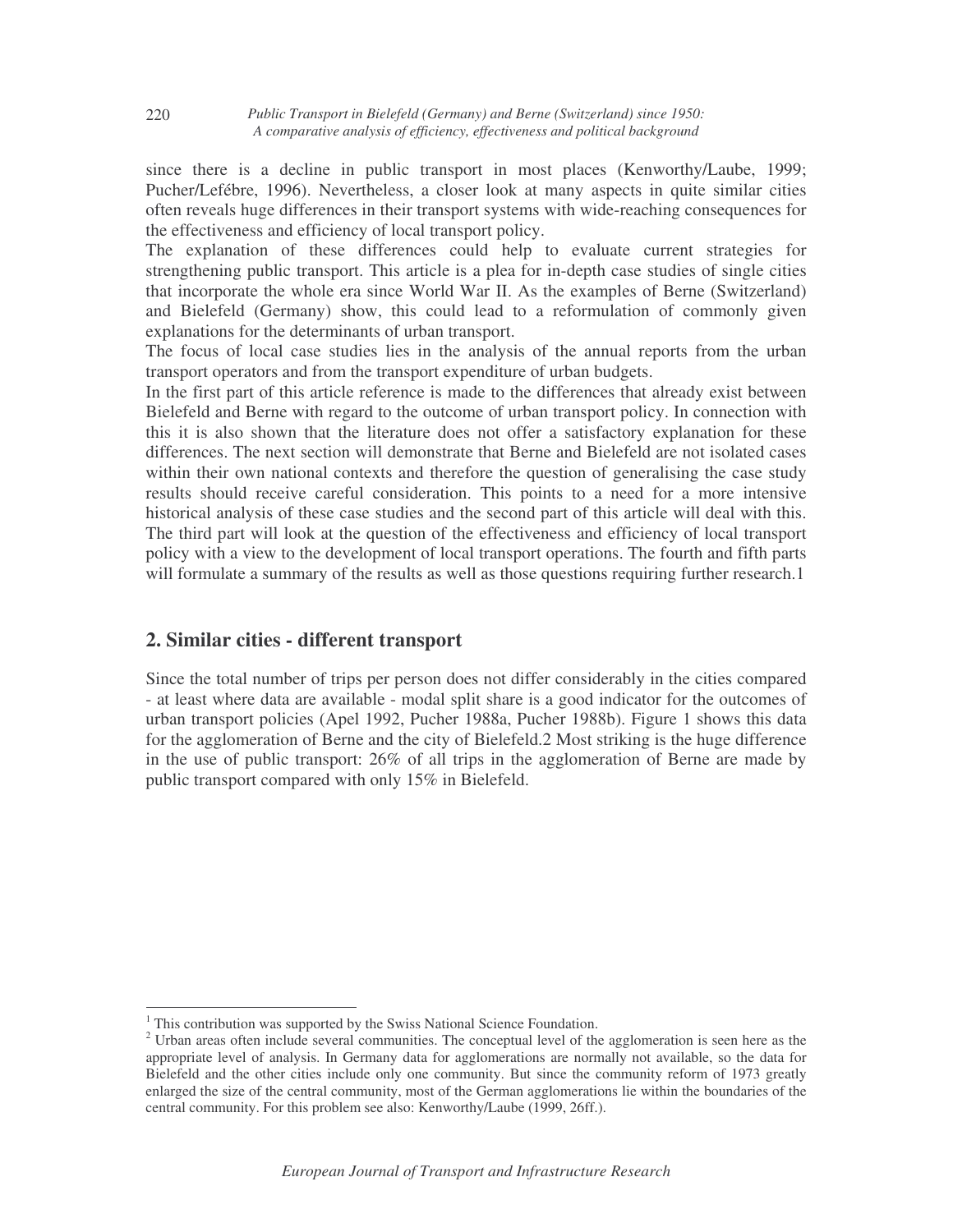

*Figure 1. Modal Split in Berne and Bielefeld (1994). All trips of the local population, workday.*

Sources: Kaufmann (2000, 107) and Ingenieurgruppe IVV Aachen (1996)

Since the use of the "slow" modes, biking and walking, is slightly higher in Berne as well, car use is much higher in Bielefeld. This fact is more pronounced when only the central areas of the cities are considered. There the modal share of the car in Bielefeld is twice that of Berne (53% versus 27%)!

How can these enormous differences be explained? In the literature the following factors are considered to be the most important: the size of and the economic role of the cities, land use, car ownership, average income, financing and taxation of the transport modes, prices of fuel and of public transport tickets, parking policies and the way the funding of transport is organised (Pucher/Lefèvre, 1996). So let us take a closer look at these issues.

The size of the two urban regions is comparable; the agglomeration of Berne has 319,000 (1999) inhabitants compared to 323,000 (1998) in Bielefeld. Cities of comparable or larger size and importance (Munster and Hanover in Germany or Zurich and Basle in Switzerland) show the same difference. Both cities have universities and other educational institutions of similar size. Average incomes in Switzerland are slightly higher than in Germany.<sup>3</sup> According to earlier research, a strong correlation between income and higher car ownership is to be expected (Pucher/Lefèvre, 1996, 11). However, car ownership is considerably lower in Berne (see tables 1 and 2). The same counter-intuitive facts exist for fuel prices: Although there has never been much difference between fuel prices in Switzerland and Germany, car use per capita is more than 10% higher in Germany than in Switzerland (1992: 5,824 km/year compared to 5,184). <sup>4</sup> The prices for public transport trips are more or less the same in both cities. <sup>5</sup> So far these factors cannot explain the differences in the transport systems of the two cities. 6

<sup>&</sup>lt;sup>3</sup> GNP/per capita: 25'512 US\$ in Switzerland and 22'169 in Germany (1999). Source: Spiegel-Almanach 2001. without the "Neue Bundesländer" the income per capita in Germany is probably more or less the same as in Switzerland.<br><sup>4</sup> Pucher/Lefèvre 1996 13, no data available for the local level. See also Pucher 1988, 396.<br><sup>5</sup> One normal trip: Bielefeld 3.20 DM, Bern 2.40 CHF (2000).<br><sup>6</sup> Concerning parking policies, no comparable data w

a sufficient indicator considering that restrictions to use these places can greatly vary from city to city.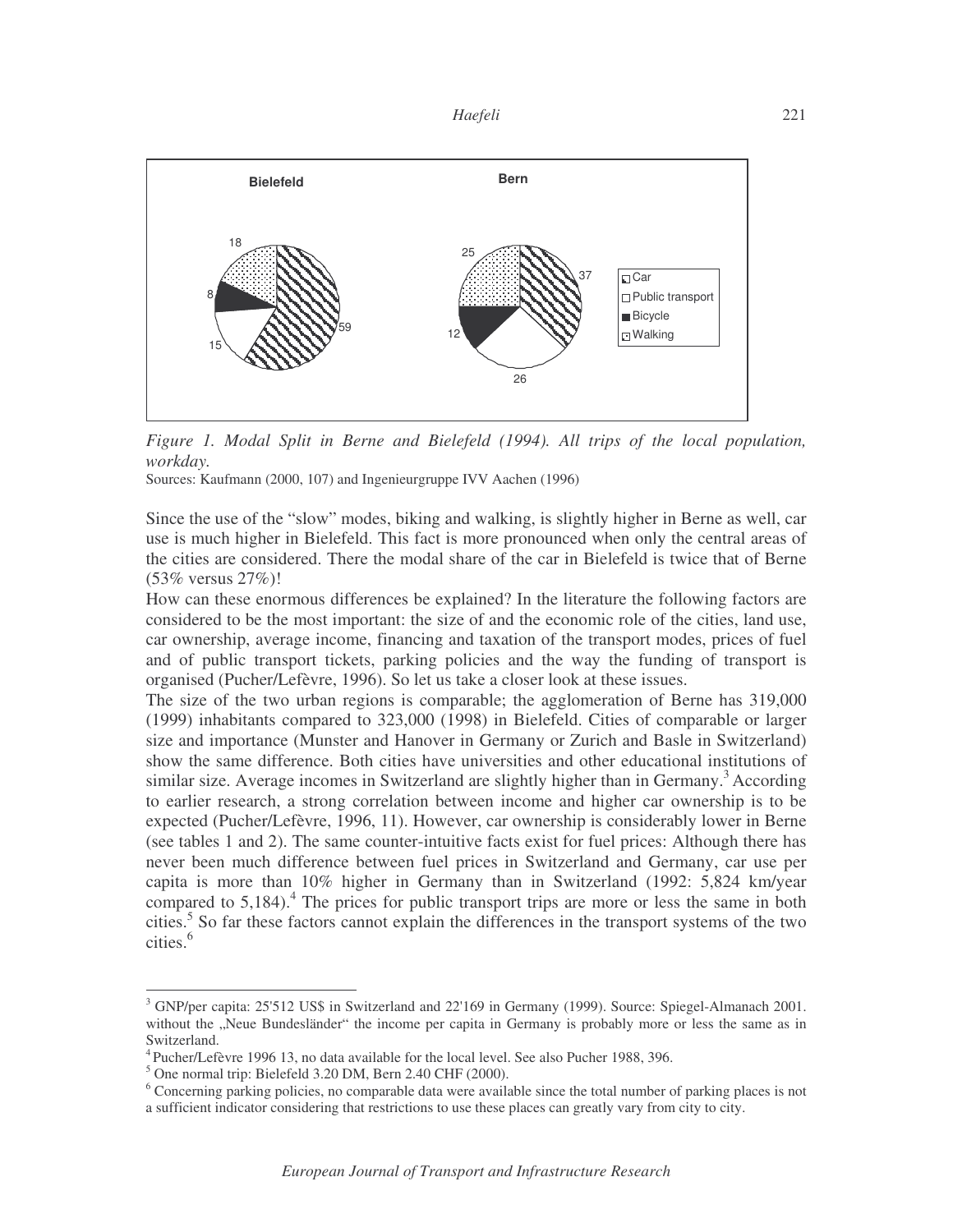For many authors land use is the key factor and there can be no doubt that, for example, the huge differences between the cities considered in this article and the cities of the USA are tightly connected with patterns of land use. Nevertheless land use cannot explain why transport in Berne differs so much from that in Bielefeld since there is no big difference in density of settlement between the two cities: 40 persons/ha in Berne compared with 32 in Bielefeld (see tables 1 and 2). Compared to the high density of cities like Tokyo (1990: 71 persons/ha) at the one extreme or the low density of cities like Phoenix (1990: 10 persons /ha) on the other, the contrasts between Berne and Bielefeld seem almost negligible (Kenworthy and Laube, 1999: 289 and 361). Of course this does not mean that there are no important differences in land use between the two cities. More sophisticated methods of land-use analysis, which cannot be introduced here, would probably reveal interesting new aspects. Yet one argument should not be underestimated: land-use is not an independent variable but is primarily to be understood as the outcome of long-term policy and therefore it seems indispensable to take a closer look at the underlying factors which shaped this policy.

To sum up: quite surprisingly, the commonly mentioned factors fail to deliver a satisfactory explanation for the differences between the transport system of the two cities. One could now argue that Berne and Bielefeld are exceptional cases that do not reflect the average city of this size in their countries. However this is not true since both cities are quite typical, at least for their region, as the following data show. Table 1 gives information about the key factors of car ownership, modal share of private motorised transport and density in the five Swiss agglomerations of Basle, Berne, Geneva, Lausanne and Zurich. Obviously, the three cities in the German part of Switzerland - Basle, Berne and Zurich - do not differ significantly regarding these key factors (besides the considerably larger population in Zurich) whereas in the two French-speaking cities car-dependency is clearly higher. Thus Berne can be considered as typical only for agglomerations in the German part of Switzerland.

In table 2 Bielefeld is compared to the German Cities of Aachen, Dortmund, Wuppertal and Münster. For obvious historical reasons Bielefeld should not be compared with cities of the former German Democratic Republic, such as Dresden. Compared with other cities in the western part of Germany, the dominance of the car seems to be a little greater in Bielefeld. Several distorting effects – e.g. nearby large agglomerations (Ruhr: Wuppertal, Dortmund), proportion of students (Munster) – could explain these differences. Thus Bielefeld can be regarded as typical for agglomerations of this size in the western part of Germany, although car dependency may be overemphasised in some way.

|              | <b>Inhabitants</b><br>(31.12.1999) | $\frac{\text{cars}}{1000}$<br>inhabitants (1999)<br>[inner city]* | modal share of<br>private motorised<br>transport. $**$ (1994) | density (persons/ha<br>in urbanised<br>$area)$ *** |
|--------------|------------------------------------|-------------------------------------------------------------------|---------------------------------------------------------------|----------------------------------------------------|
| <b>Basle</b> | 402,000                            | $377$ [312)]                                                      | 35                                                            |                                                    |
| Berne        | 319,000                            | 419 [356]                                                         | 37                                                            | 40                                                 |
| Geneva       | 458,000                            | 525 [445]                                                         | 53                                                            | 42                                                 |
| Lausanne     | 288,000                            | 516 [420]                                                         | 59                                                            | 37                                                 |
| Zurich       | 943,000                            | 488 [368]                                                         | 35                                                            | 39                                                 |

| Table 1. Key factors for urban transport in five Swiss agglomerations. |
|------------------------------------------------------------------------|
|------------------------------------------------------------------------|

Sources: Bundesamt für Statistik, Kaufmann (2000, 96), Amt für Kantons- und Stadtplanung des Kantons Basel-Stadt (1991), Verkehrsbefragung Nordwestschweiz 1991, Basel., Tiefbauamt Stadt Zürich, Verkehrsplanung (Grundlage: Mikrozensus 1994, Erhebung Zürich).

\* Within the borders of the core community.<br>\*\* inhabitants all trips all purposes

inhabitants, all trips, all purposes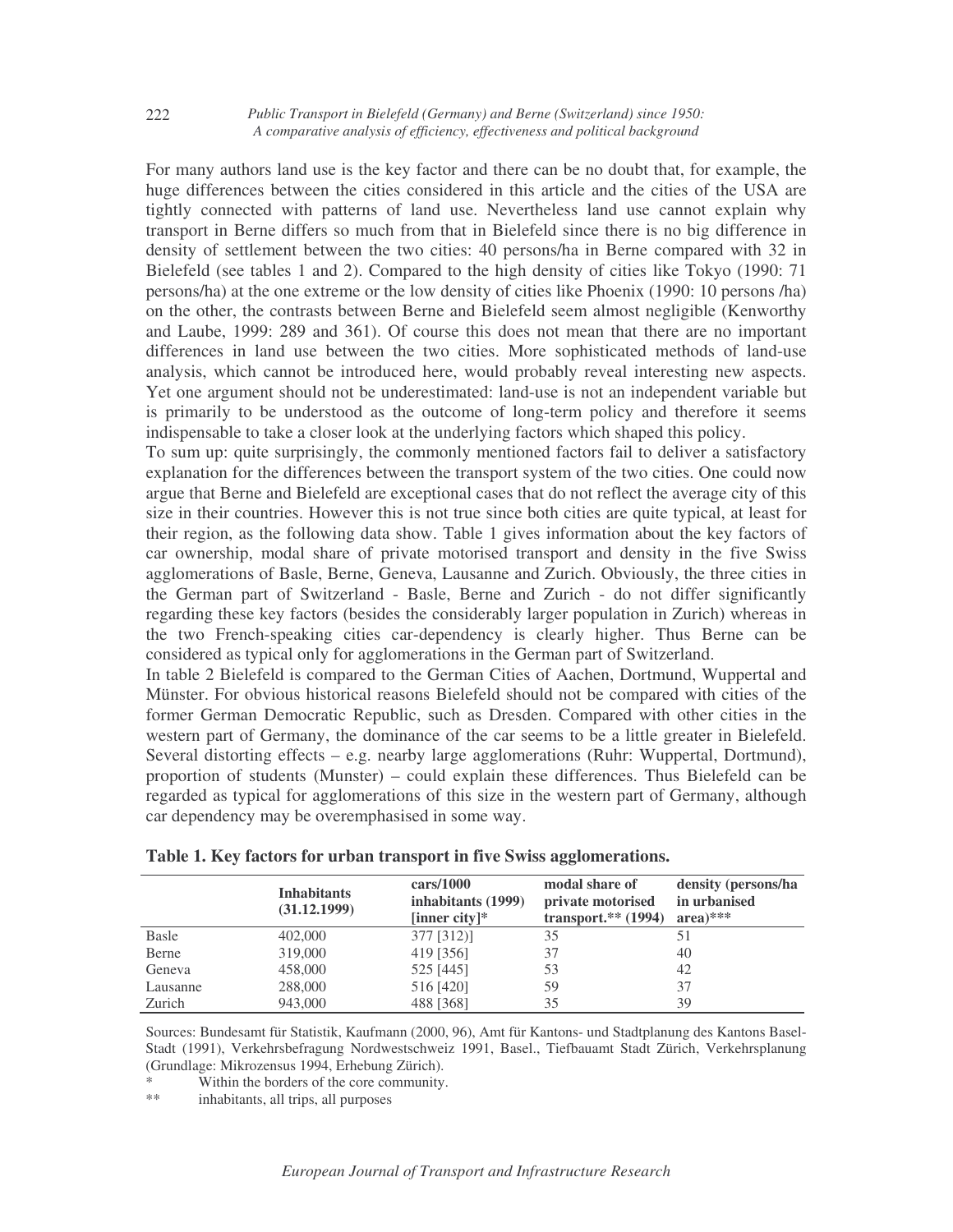- \*\*\* only surfaces for settlement and transport, data 1990-2.<br>\*\*\*\* 1991 only Canton Basle-town and the communities
- 1991, only Canton Basle-town and the communities in the counties of Arlesheim, Pratteln, Augst, Dornach.

|                  | <b>Inhabitants</b><br>1.1.1997 | Cars/1000<br><i>inhabitants</i><br>1.7.1997 | Trips/person with p. t.*<br>[modal share of private]<br>motorised t.]*** | <b>Density 1997</b><br>$(persons/ha)$ ** |
|------------------|--------------------------------|---------------------------------------------|--------------------------------------------------------------------------|------------------------------------------|
| <b>Bielefeld</b> | 324,000                        | 490                                         | 168 [59%] (1994)                                                         | 32                                       |
| Aachen           | 246,000                        | 507                                         | $[58\%] (1994)$                                                          | 41                                       |
| Dortmund         | 594,000                        | 455                                         | 175 (1998) [56%] (1990)                                                  | 37                                       |
| Dresden          | 459,000                        | 427                                         | 290 (1998) [43%] (1990)                                                  | 40                                       |
| Wuppertal        | 380,000                        | 457                                         | $[48\%] (1999)$                                                          | 45                                       |
| Münster          | 265,000                        | 478                                         | $[49\%]$ (1994)                                                          | 31                                       |

**Table 2. Key factors for urban transport in five German cities.**

Sources: Statistik regional 2000; Jahrbuch der Deutschen Gemeinden, Ingenieurgruppe IVV Aachen (1997), Münster, Nahverkehrsplan Dortmund, Pucher/Lefèvre (1996), www-sites of the cities , Seewer 2000, 158

\* inhabitants and trips with the main local agency only<br>\*\* only surfaces for settlement and transport

\*\* only surfaces for settlement and transport<br>\*\*\* all trips all purposes

all trips, all purposes.

All in all an adequate explanation of the differences in the transport system of the two cities is still missing. Therefore, an approach with more emphasis on historical and institutional aspects is suggested. For this purpose an in-depth analysis of the two cities' transport policy history is crucial.

### **3. Transportation history**

#### **3.1 Discourses on urban transportation since 1950<sup>7</sup>**

On the whole Swiss and German urban transport discourses were almost the same in the 50s. In addition, the mutual transparency of the discourse was very high, at least with regard to the players on the expert side. Not only did a lot of German specialists work for Swiss cities, even Germany followed developments in Switzerland very closely. A conspicuous characteristic in both countries is that urban transport was not able to push through its interests as opposed to inter-city transport. In both areas the fight for a share of the money took place more between the area authorities than between the transport institutions and the towns always came away with the short straw. This also meant that in Germany as well as in Switzerland expert knowledge was ultimately unable to prevail against the basic social consensus, which threatened to accelerate mass car ownership by ignoring its effects on the structure of the towns. As a result of this basic consensus, the discourses relating to transport that took place in the 50s in both countries could be said to be depoliticised. If anything, differences arose with regard to the relationship between expert knowledge and political participation. Here the Swiss showed themselves to be more critical in their treatment of expert statements. In the 60s there appeared ever more doubt regarding a basic reconciliation between town and car in society. Differences between developments in Germany and

 $<sup>7</sup>$  See for this section: Haefeli (in print)</sup>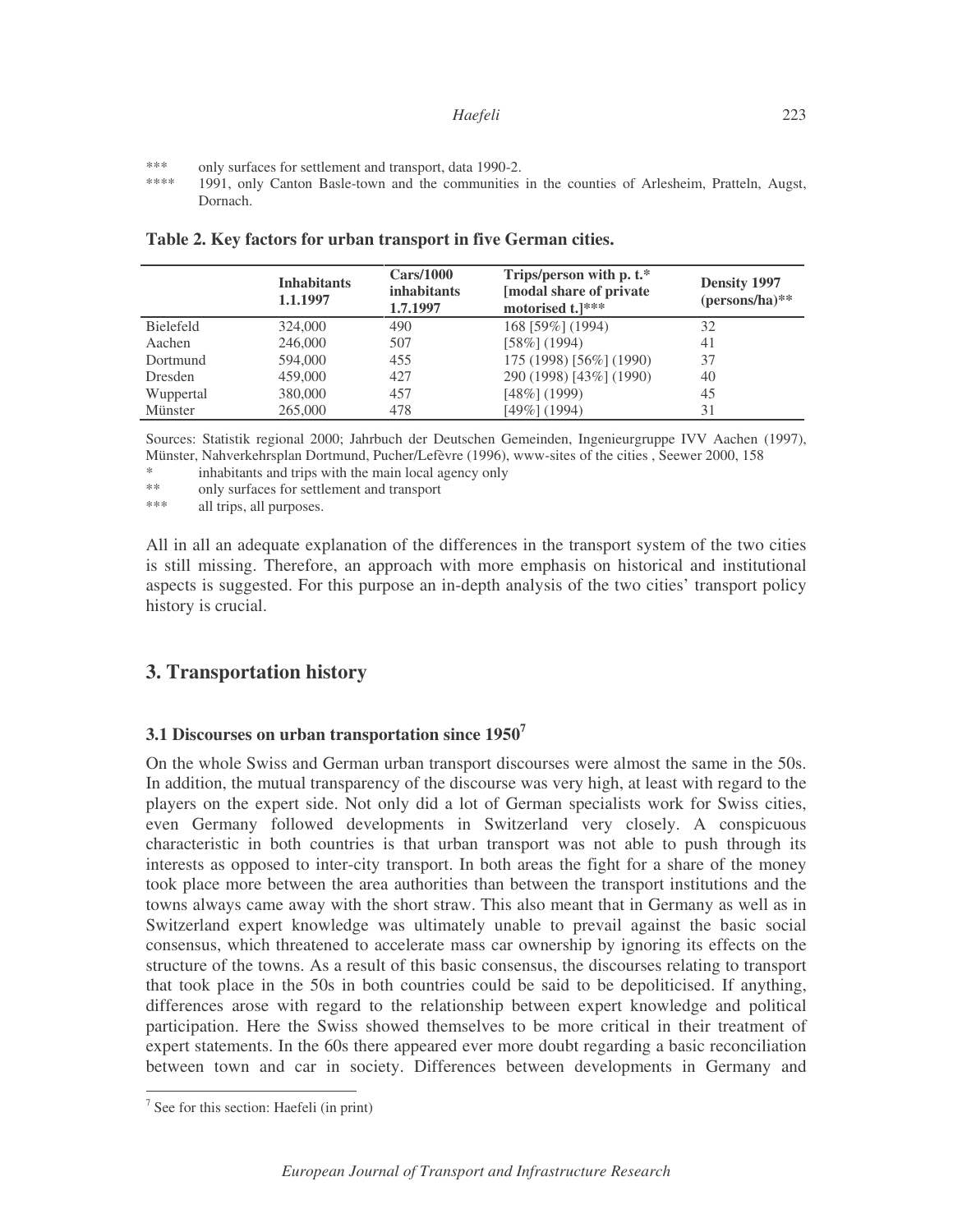Switzerland became evident. In Germany, the Federal Government tried to solve the problem in the sense of an expert-oriented top-down approach. As the measures relating to controlling transport requirements suggested by the experts could not be applied (because of a lack of political acceptance), and also because the public transport representatives saw their rescue in a new infrastructure, German urban transport policy culminated in an unprecedented infrastructure offensive. Thanks to a healthy economy and the financing automation achieved at the end of the 50s, realisation of a considerable part of these transport facilities could be implemented. In Switzerland, however, the institutional regulation of the financing for communal roads prevented the financial automation that was designed for long-distance traffic also being applied to urban transport. Moreover the mechanism of direct democracy made the planning of big transport infrastructure such as urban expressways and underground public transport much more difficult. As a result the construction of traffic facilities was lagging behind the construction of transport facilities in Germany.

A new orientation of transport policy was created by the "environmental turn" around 1970. Environmental protection as a social guiding principle became established incredibly quickly in both countries around 1970. No change in mood in any other area became more quickly or more clearly established, as is shown by referenda concerning urban transport plans in Switzerland. Had such plans – mostly they concerned the extension of infrastructure – appeared before the voters in the 1960s they would generally have received approval without any problems. Therefore the surprise of the urban executives was that much greater when, after 1970, similar plans were rejected one after the other, in all towns; this caused damage to the wide-ranging plans of the 60s (Blanc, 1993; Steiner, 1998; Zeller, 1992). Also in Germany, after 1970 large projects relating to transport infrastructure in towns became scarce. (Schmucki, 2001; Horn, 1992; Bundesministerium für Verkehr, 2000; Forschungsgesellschaft für Strassen- und Verkehrswesen, 1996; Klenke, 1995; Bratzel, 1999). However, the large projects that had been passed in the 1960s were generally built to completion, albeit more moderately than originally planned. It was therefore grass-roots pressure which led to this so far little researched change of transport policy paradigm. The idea of opening up the town primarily to the car was now abandoned. In its place the official emphasis now lay in promoting public transport. What in fact happened was, however, better described as a "dual promotion", as car traffic was and would be promoted by a number of further measures, for example, the management of cost-covering car parking or the internalisation of external environmental costs were ignored - and this is still happening today. Even this trick – prioritising public transport on paper while, at the same time promoting the car – met with public approval, however, time and again referenda demonstrated public approval for measures promoting public transport but did not approve of far-reaching restrictions to personal car transport. The volume of motorised transport in urban areas has also increased dramatically since 1970. In the eighties social-political considerations concerning urban transport came to a head in both countries. This was triggered by the radicalisation of the environmental movement in the course of the debate about dying forests and events such as the nuclear accident at Chernobyl or the chemical industry's disastrous fire at Schweizerhalle, near Basle. As always the car occupied centre stage in ecologically motivated criticism. The conflict ignited mainly on account of two questions: firstly there was again the question of speed limits on non-urban roads, which had very little effect on the urban transport discourse, and secondly there was the demand for area-wise traffic calming in towns. In addition to intense emotionalisation there also appeared other long-term, possibly more important, changes to the discourse. The trigger for this was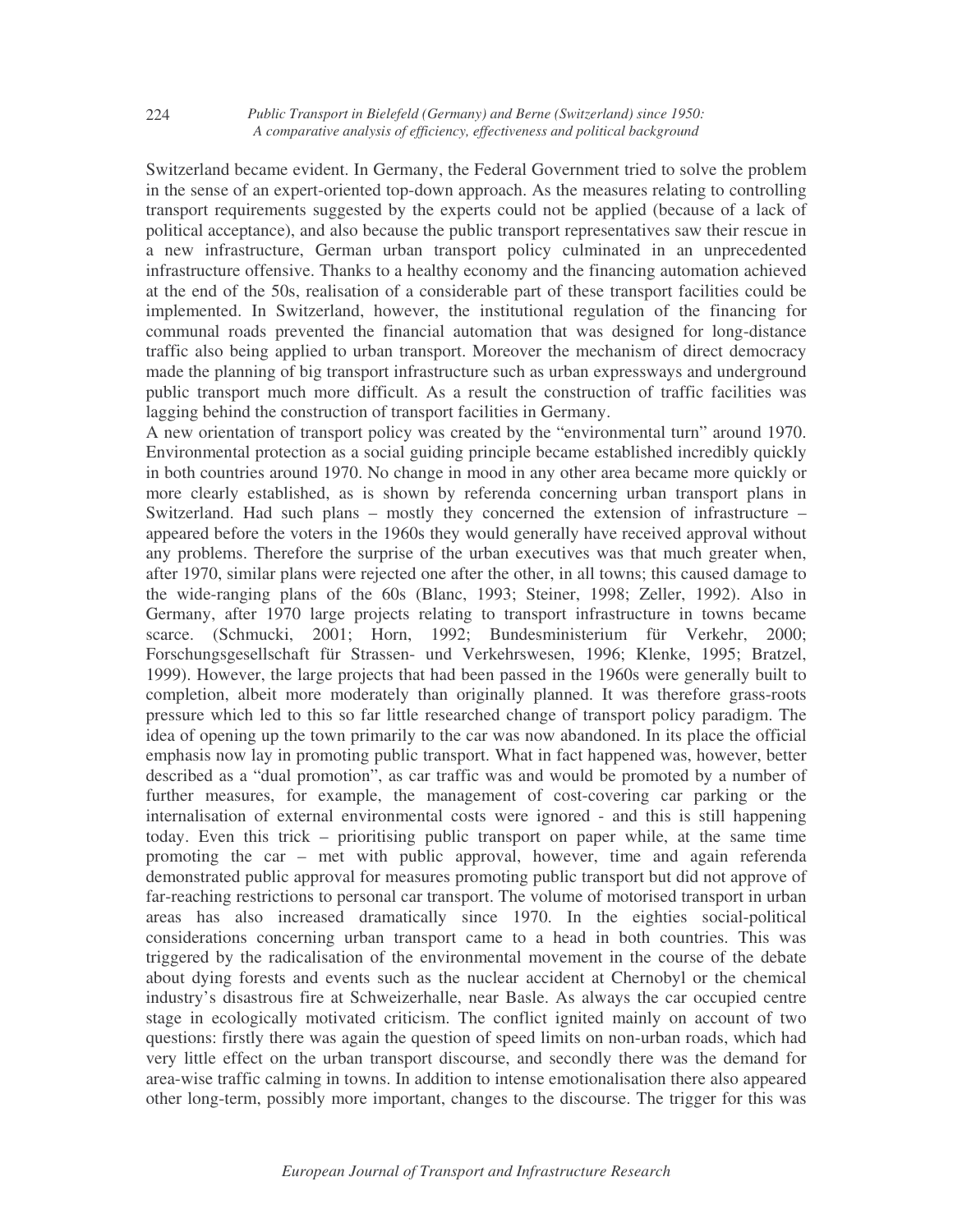#### *Haefeli*

the continuing poor state of public finances in Germany in the eighties. As a result of this, more and more transport experts and transport politicians came to the opinion that normal infrastructure planning with its focus on underground transport systems would not achieve its aims. This led to the value of trams being rediscovered, which had suffered a continual demise since their introduction in the twenties (Frenz, 1987; Holzapfel, 1986).

#### **3.2 Institutional aspects**

Bielefeld is located within the Federal Land of North Rhine Westphalia where, after World War II, the British system of a community constitution was introduced and has partly survived until today. In an international comparison the communities in North Rhine Westphalia are quite strong, but in a rather technocratic manner (Haefeli, 1998: 21-24). The direct participation of citizens is small but since 1970 grass-roots movements have become important actors in transport policy (Haefeli, 1999). The financial autonomy of the German communities is generally rather small. In 1992 57% of public receipts in Bielefeld came from the superior institutions, most of them earmarked for given purposes (Haefeli, 1998: 6). The dependency of German cities like Bielefeld on the federal government and the states is even higher in the transport sector than for most other purposes: During the last five decades the cities themselves have had to pay not more than 10-20% of their investments in transport infrastructure which means road building *and* public transport. On the other hand, local governments have borne virtually all operating deficits of bus, tram and metro (Pucher and Lefèvre, 1996; Klenke, 1995). These costs were normally covered by cross subsidies from the gas, electric and water utilities. As everywhere in the Federal Republic, the suburban communities and the central core were merged into a new Bielefeld in 1973, with now twice as many inhabitants. This made a more coherent transport policy possible.

Switzerland is famous for its so-called (half) direct democracy, that is the most important decisions are made by referendum. Communities are even stronger than in Germany but for several reasons the influence of urban areas on political decisions is rather small (Pucher and Lefèvre, 1996). The financial autonomy of Swiss communities is considerably higher than that of German ones. In Berne only 23% of public receipts were earmarked for subsidies from superior institutions in 1994. As in Germany, there is an earmarking of fuel taxes for road building and maintenance but in Switzerland this earmarking does not involve local public transport and roads that come under the responsibility of the local governments. Therefore the problems of Swiss communities in financing investments in transport infrastructure are obvious but, on the other hand, the incentive to build expensive and inefficient infrastructure is much weaker than in cities such as Bielefeld. In most policy fields, the communities are more autonomous than German ones. But unlike Germany, there was no merging of all the communities in the suburban layer (1990: 38 communities), which sometimes made transportation policy quite complicated.

### **3.3 Transportation policy in Bielefeld and Berne**

*Bielefeld* and especially its Central Business District were largely destroyed in World War II. Most of the medieval core was rebuilt in a traditional manner, which of course made it better suited for pedestrians than for cars and which many planners denoted as a missed chance in the 1960s (Diefendorf, 1993; Harlander, 1998). Nevertheless there was a great consensus about a policy of accommodating and facilitating car use until 1970 in the other parts of the city and the readiness to sacrifice attractive living areas to the car was certainly greater than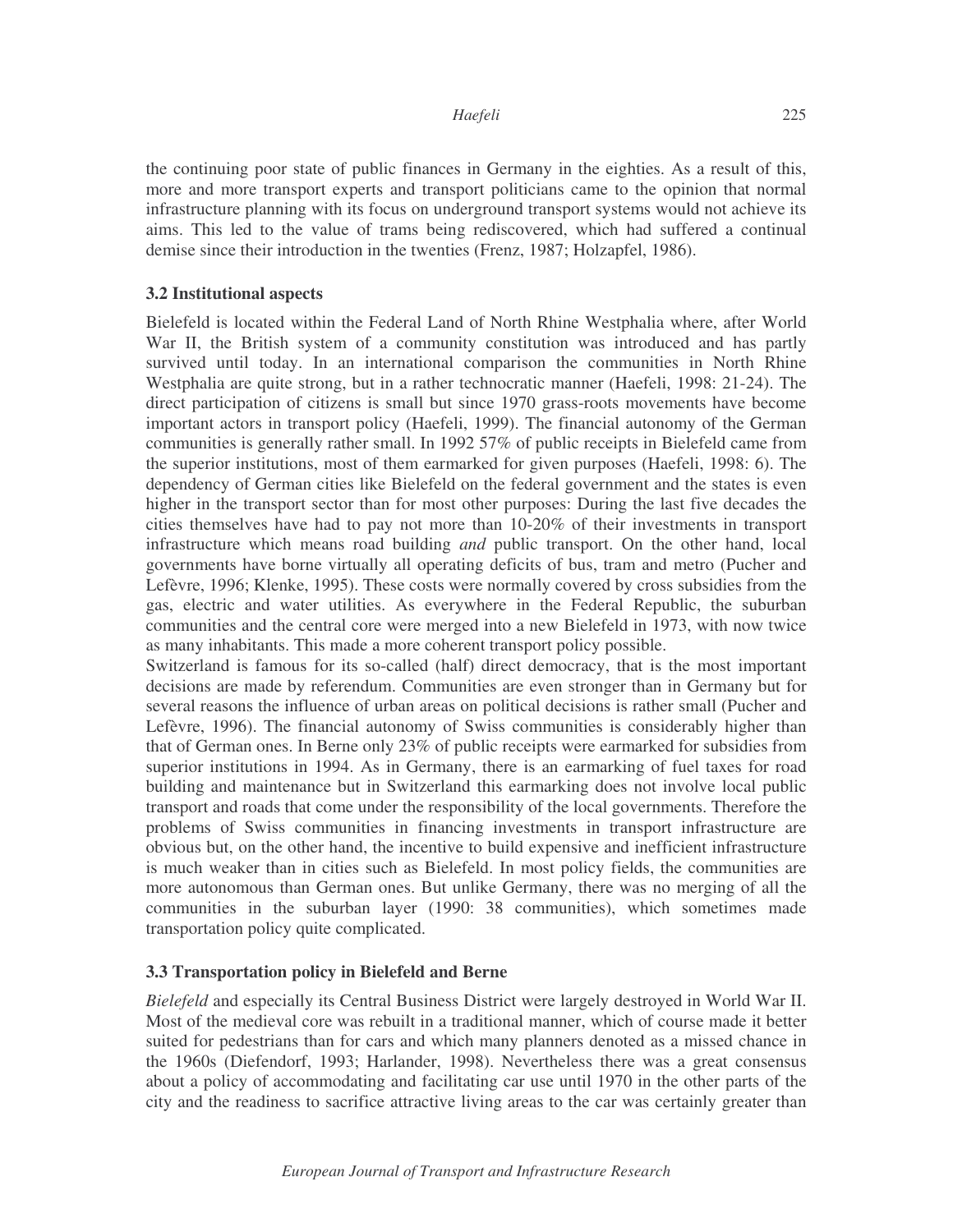in Berne. Public transport was neglected during these decades, although unlike in many German and Swiss cities, two tramway-lines survived the campaign of the bus-lobbyists (Köstlin and Wollmann, 1987). In 1966 the decision for a short but very costly network of light rail, partly underground, was made to give the car room on the surface. Because of the lack of financial resources, the rest of the public transport network suffered from this decision. As a second infrastructure project, a big expressway was built right into the heart of the city ("Ostwestfalendamm"). The total direct cost of each of these two projects - for some politicians a matter of prestige - exceeded DM 500 billion. After 1970 there was a growing resistance against car-dominated planning. Consensus for new roads was now hard to get, as everywhere in the Federal Republic. The second part of the Ostwestfalendamm (from the railway station to the northeast) was never finished due to the violent protests of worried citizens. But the (few) measures to strengthen public transport taken by the government did not bring a real shift in official policy mainly due to the financial crisis of the community, but also because restrictions of car use were not accepted either. Many people moved to the suburbs where access without a car is restricted. So urban sprawl is quite obvious today.

*Berne* has preserved most of its quite large core as it was built before 1800, which is typical for Swiss cities. There were two important phases of development. The population grew from 30,000 to 90,000 between 1850 and 1914. Since the 1950s there has been a second phase of growth. In 1963 a maximum of 168,000 inhabitants was reached. Since then a considerable amount of suburbanisation in the outer layer of the urban area due to the automobile lifestyle can be noticed (Haefeli, 1997). Public transport in Berne is a mixture of tramways, buses and trolleys. (Seewer, 2000).

As in Bielefeld, plans also appeared in Berne – most of them financed by the Federal Government and the Cantons – to take an urban motorway straight through the town centre. The urban authorities and the political parties stood behind this project as they hoped it would solve urban transport problems without the input of urban finances. The opposition turned against this project with unusual vehemence, primarily from the point of view of those inhabitants who would be most affected. When on 28/29 May 1960 there was the chance to make an indirect contribution by way of a referendum, the verdict turned out to be negative, although very few people bothered to vote: 9,327 voted against and 8,004 voted in favour (Hehl, 1998: 75). Even though this vote would not legally have been able to stop the building of a motorway, the federal planners paid attention and eventually a version was realised that did not impinge on the town centre. Also, as in Bielefeld, plans were worked out for an underground tramway in the town centre, which enjoyed wide acceptance but in the end failed for want of financial means.

After 1970 there was a sharp turn in public opinion towards a more environmentally-friendly transport policy. Voters rejected a new infrastructure as a solution to transportation problems on several occasions (Haefeli, 2001). As a consequence the government was forced into a transport policy which favoured demand management. Many measures were taken to strengthen public transport, including a limited set of measures that restricted private car use (mainly in the field of parking policy). As in Bielefeld, only pedestrians are allowed in a substantial part of the central business district. The infrastructure itself has not changed much since the 1970s. In the second half of the 1990s more attention was paid to land-use planning, which favoured commuting by train.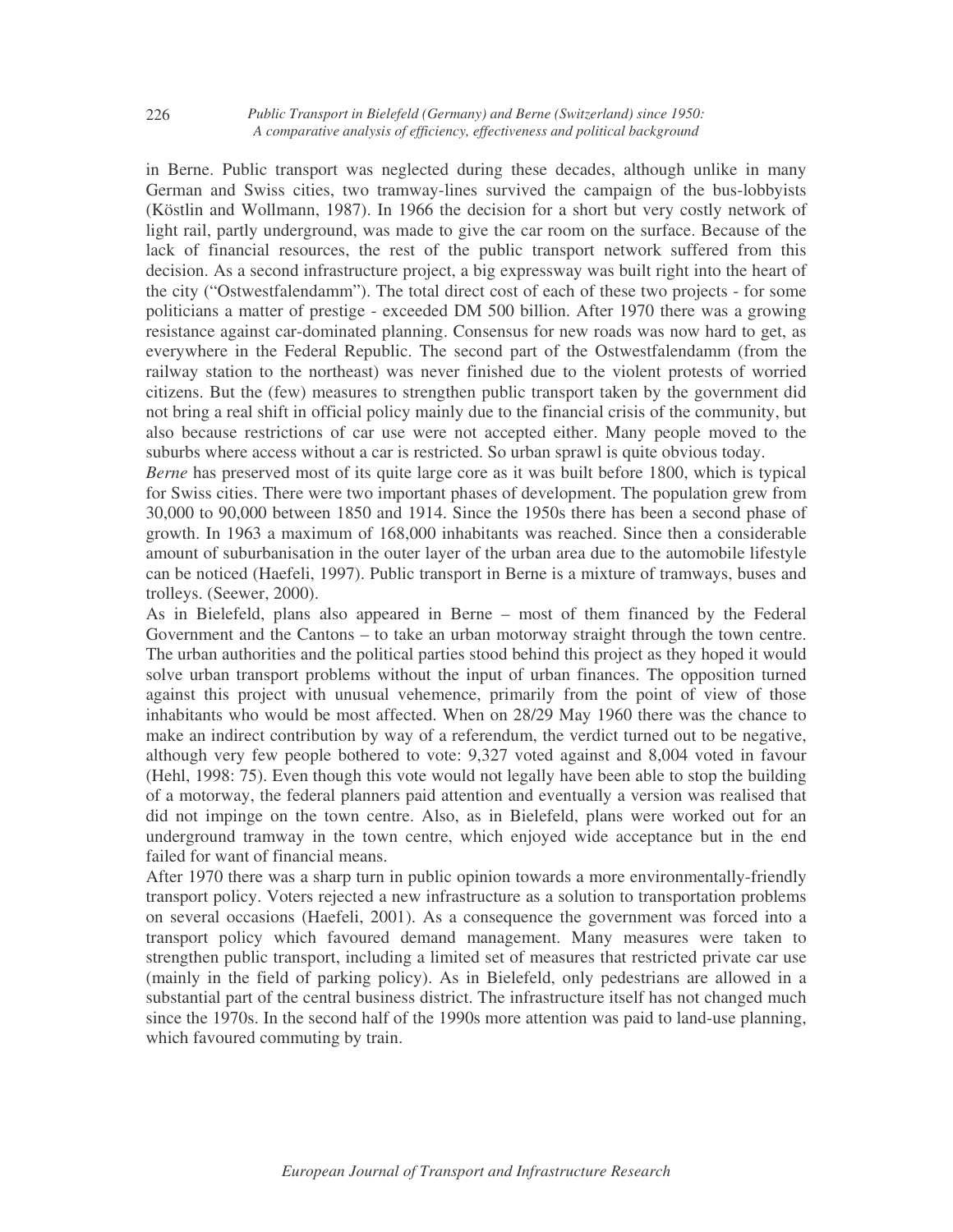#### **3.4 Public expenditure on urban transport**

Two major implications of this institutional and historical comparison cannot be overlooked. Firstly there were strong institutional incentives towards building an expensive infrastructure in Bielefeld and secondly, the most important differences in transport policy of the two cities were decisions made before 1970 (a time period excluded in most comparisons). Let us now look at the financial implications of these policies. Figure 2 and figure 3 show the expenditure of the two communities (and their major public transport agencies) for transport compared to the whole budget between 1950-70. In Berne expenditure on transport developed parallel to the budget (with the exception of the early 1960s, when investments for the new railway main-station led to a rise in transport investment). In sharp contrast to Berne, expenditure on transport in Bielefeld grew much faster than the budget as a whole. In both cities the vast majority of this expenditure was dedicated to road transport, which corresponded perfectly with the public opinion of this era.

### **Box 1. Methodological Aspects of Budget Analysis**

An analysis of the urban budget relating to transport receipts and expenditure poses several methodologically problems (Pohlan 1997, Forschungsverbund CITY:mobil 1997). Firstly, transport receipts and expenditure have to be looked for in an entire range of budget accounts. Which areas are affected and by how much remains a topic for discussion, like the distribution of traced costs on the individual means of transport. Secondly, the systematic accounting in the two towns during the period under investigation varies, which creates problems when it comes to making a comparison.

Basically, both towns have a receipts and expenditure account which does not distinguish between investment and operating costs (because this would only be partially possible on account of the budgeting). This method of accounting must not be confused with the profitand-loss account of commerce, as conducted by the German Institute for Economic Research in its travelling costs account.<sup>8</sup> The amounts referred to, due to the incomplete itemising of the budget analysis already mentioned and careful evaluations, must be seen as a low estimation of the actual costs. Not taken into account, because it is very difficult to prove, is the transport-related share of the receipts/expenditure of the police, in particular. Total costs are based on the prices of 1985.

For the following records the most important assumptions for both towns see appendix.

<sup>&</sup>lt;sup>8</sup> Cost accounting, unlike traditional line-item budgeting of expenditures, distributes investment costs over the whole period of economic utilisation.. Cf. Enderlein/Kunert (1990, 14).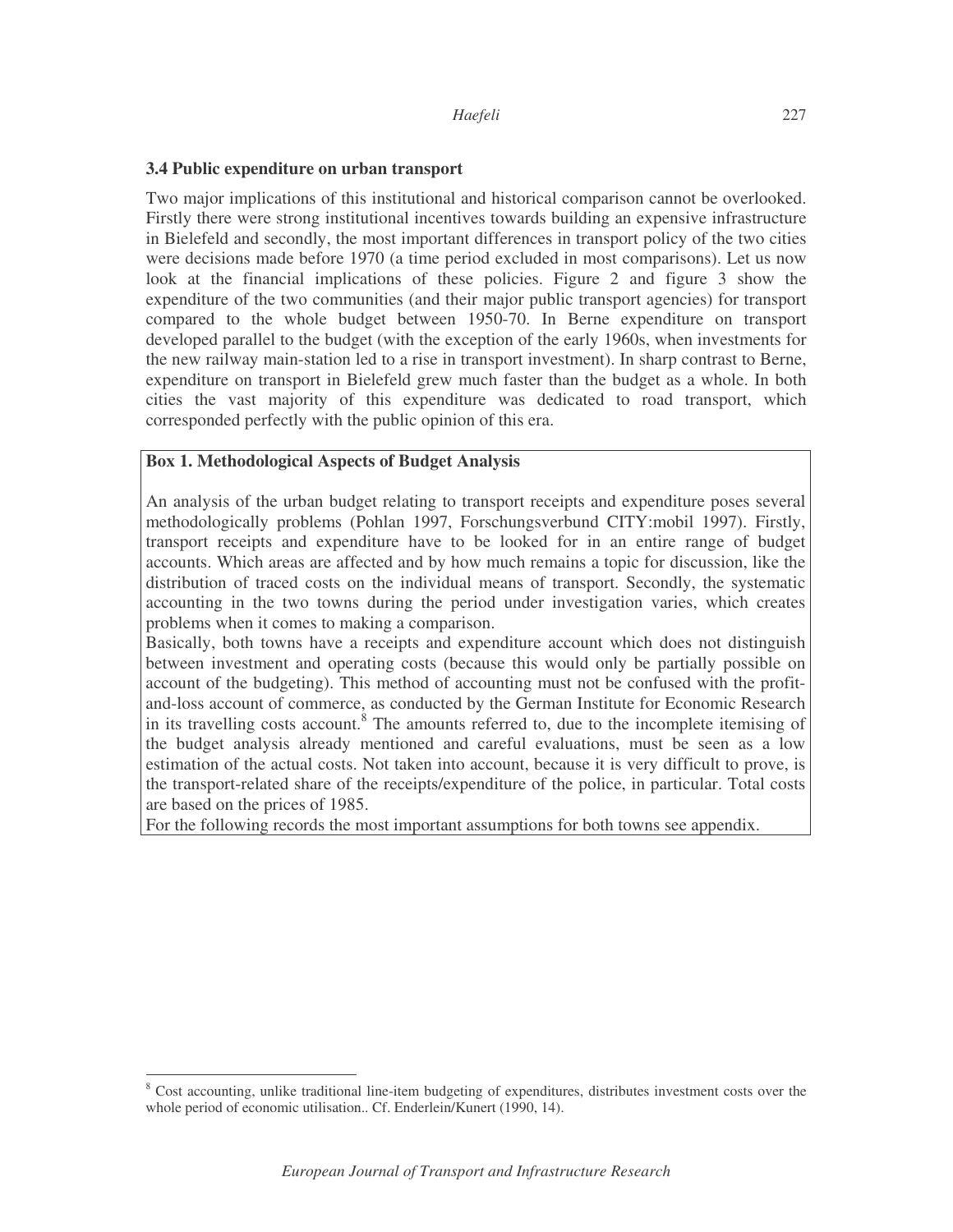

*Figure 2. Expenditure on transport: City of Bielefeld and Stadtwerke Bielefeld 1950-70 (prices from 1985).*

Source: Haefeli 1998.



*Figure 3. Expenditure on transport: City of Berne1950-70 (prices from1985)* Sources: Gemeinde-Rechnung der Stadt Bern, div. vol., own calculations. 9

 $^{9}$  I thank Andreas Stucki for his help in getting this data.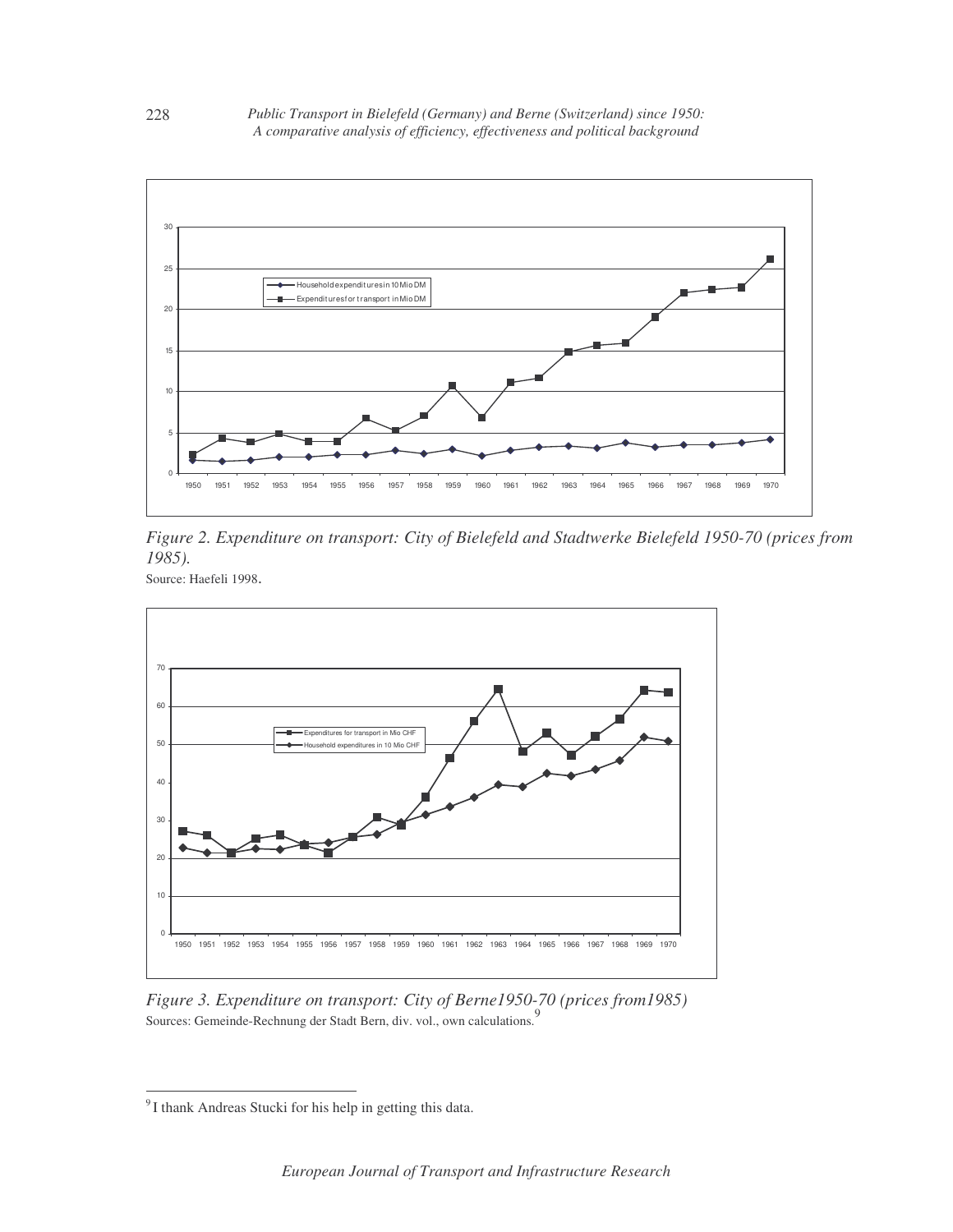Figures 4 and 5 show the development of transportation expenditure in relation to the whole budget after 1970: both cities had to cut down their transportation investment due to the economic crisis in the middle of the 70s. Both cities were struggling with rising costs for social welfare and high budget deficits in the following decades. The peak of transport expenditure in Bielefeld in the late 80s was mainly due to the construction of the last part of the light rail tunnel and the *Ostwestfalendamm* and is therefore a consequence of one crucial decision of the 60s. The shadows of the 1960s are more visible yet if it is considered that the operating cost of 4.5 km of light rail tunnel exceeded DM 4 million per year.



*Figure 4. Expenditure on transport: City of Bielefeld and Stadtwerke Bielefeld 1973-96 (prices from 1985)* Sources: Haefeli 1998*.*



*Figure 5. Expenditure on transport: City of Berne1971-95 (prices from 1985)* Sources: Gemeinde-Rechnung der Stadt Bern, div. vol., own calculations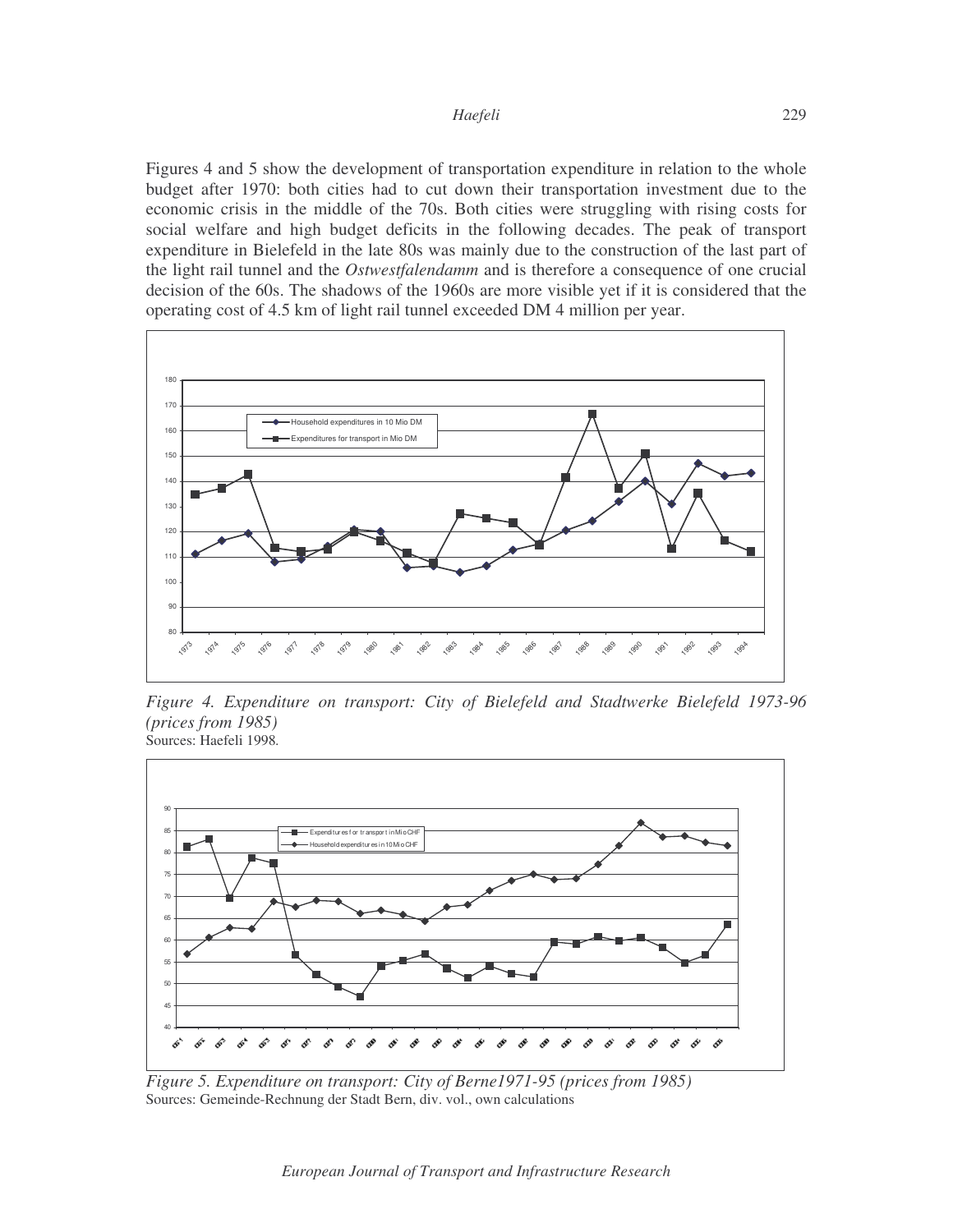## **4. Effectiveness and efficiency**

What about the effectiveness and efficiency of this transportation regime? It is of course not easy to evaluate a city's transport policy over five decades. When it comes to effectiveness, after 1970 both towns continuously declared their intention to strengthen public transportation. So the number of the trips on public transport can be used as an indicator for this target. Figure 6 shows how the gap between Bielefeld and Berne widened after 1960 and led to an impressive difference until the 1990s (compare also figure 1). Obviously, the outcome in Berne is much more consistent with the targets of its own transportation policy. But at what cost?



*Figure 6. Public transport: comparison Berne - Bielefeld: trips 1950-1995. 1950=100* Sources: Jahresberichte der Verkehrsbetriebe Bern, div. vol., the big increase between 1990 and 1991 is a result of a changed method of calculating passengers and therefore an artifact.

The next two figures (7 and 8) show the overall deficits of the two transportation agencies and the deficits per trip. Again the result is clear and impressive: the deficits rose in both cities but much faster in Bielefeld than in Berne. In the mid-90s the deficit per ride in Bielefeld was many times higher than in Berne. Obviously, there is evidence that the transportation policy of Berne is not only more effective but also much more efficient.<sup>10</sup>

<sup>&</sup>lt;sup>10</sup> See also: Pucher, (1988), here: 386 and 390. In this comparison of productivity of urban transport, Switzerland is in the first rank (Germany  $7<sup>th</sup>$ ) concerning passenger trips per employee and in the second rank (Germany 4<sup>th</sup>) concerning vehicle-km per employee (1982). Operating subsidies were the lowest in Switzerland in 1982 compared to the other Western Europe Countries as well as Canada and the United States.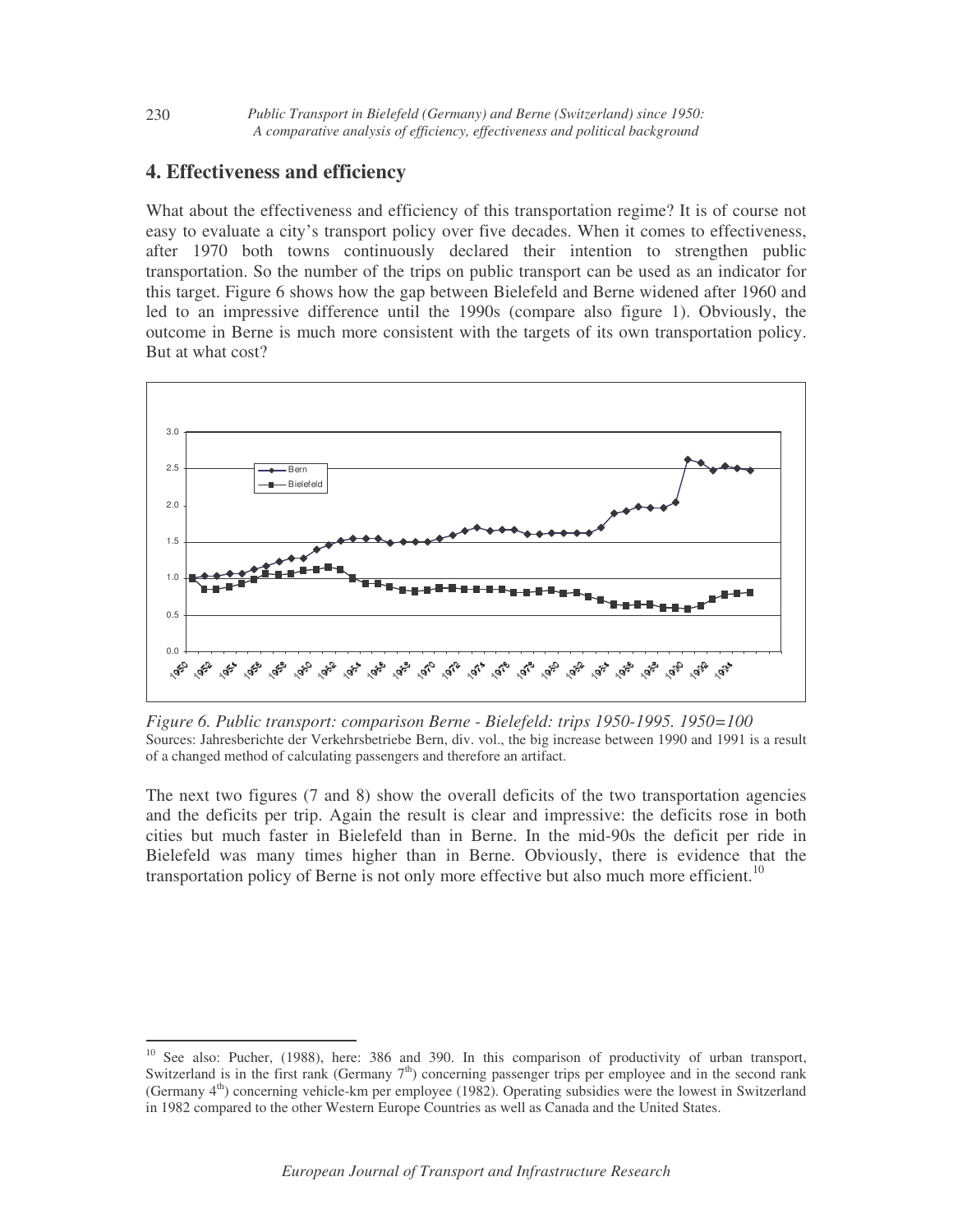



*Figure 7. Public transport: comparison Berne - Bielefeld, deficits: in SFR/DM 10 million in prices from 1985)*





*Figure 8. Public transport: comparison Berne – Bielefeld, deficit/trip in SFR/DM (prices of 1985)*

Sources: Haefeli 1998, Jahresberichte der Verkehrsbetriebe Bern, div. vol.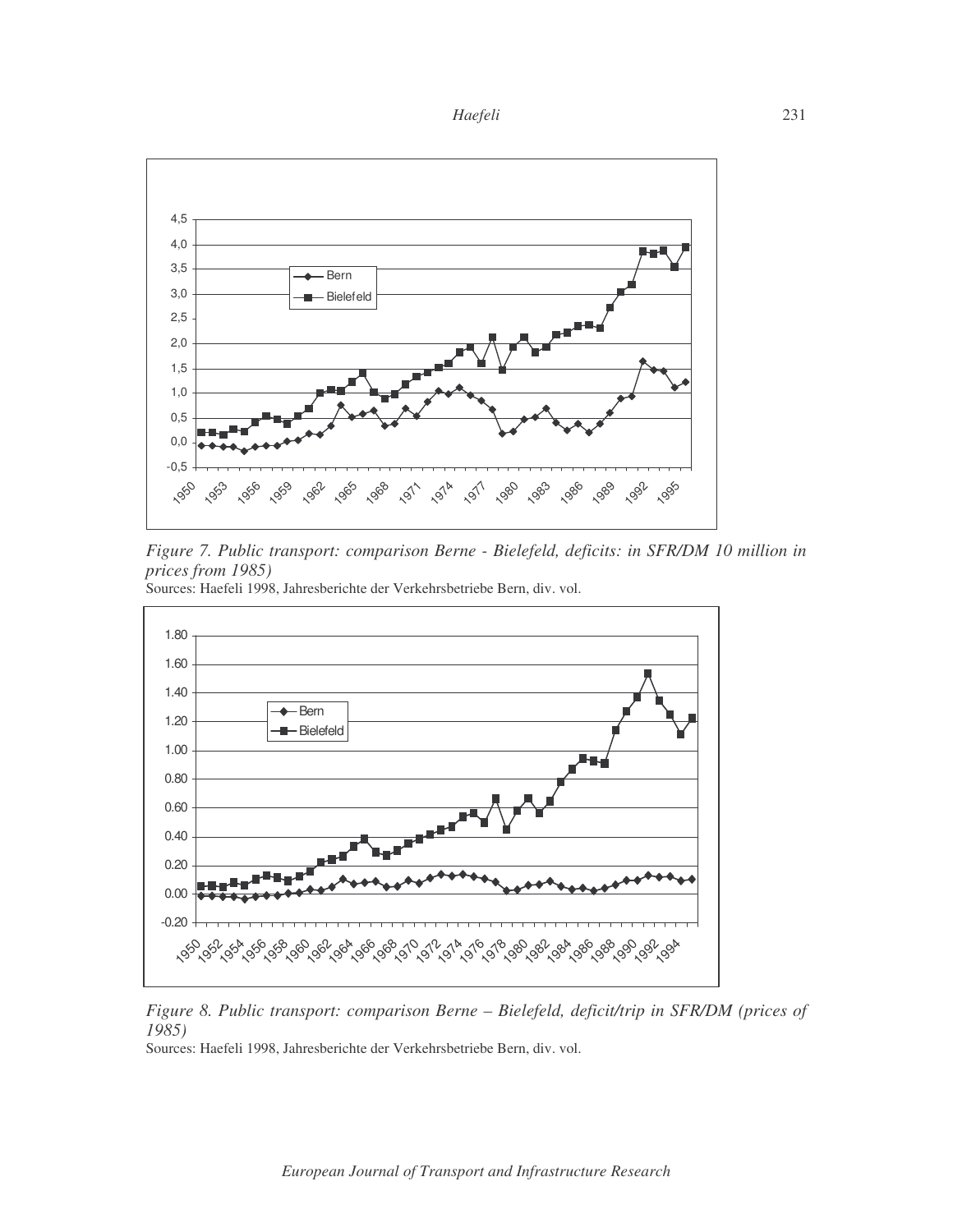# **5. Conclusion**

The case studies of Berne and Bielefeld question some of the well-established results of international comparative research on urban transport policies. Without denying the importance of land-use patterns and other often-used explanations such as fuel prices, incomes or car ownership and so on, it seems obvious that these factors cannot sufficiently explain why transport systems in Berne and Bielefeld differ that much. More attention should be paid to historical and institutional explanations that have been underestimated up until now.

These findings are in principle consistent with trends in political science, where the importance of political institutions for policy outcomes was newly discovered and is discussed under the label "new institutionalism". This is the case even against the background of - despite globalisation tendencies - stable if not increasing differences among states (March and Olson, 1984; Thelen, 1999). As far as urban research is concerned, reference can be made to the concept of "urban regime", which understands local politics as network-type, informal yet stable cooperations among private and state actors. (Bahn, Potz and Rudolph, 2003).

The long-term effects of big new infrastructure projects on the financial scope of urban transport policy seem absolutely crucial. On the one hand, the Bielefeld case proves that institutional settings, which give incentives for building expensive infrastructure, were not very successful in fulfilling its policy targets in the long run (Klewe and Hartwig, 1995; Topp, 1994).

The institutional conditions in Bielefeld in the 1960s paved the way for a faster reaction to societal demands for additional road infrastructure than this was the case in Berne. Nevertheless, what went hand in hand with these developments was the tendency, disastrous in the long term, to oversteer as well as to overestimate the state's financial capacities. On the other hand, the institutions in Berne, where local people have to bear the financial consequences of their local transport policy directly, decisions seem better suited to reaching a development of local transport according to the long-term policy targets. In the context of Berne it was consequential that referenda had at least in the short term a delaying effect. However, this effect of the institutional arrangement was in general clearly not intended, nor does it always positively affect the long-term success of state activity.<sup>11</sup> Furthermore, the larger fragmentation of political structures in Berne did not restrain the planning of transport infrastructure in any major way, yet when it came to implementing the planning they constituted a large and often unsurmountable obstacle.<sup>12</sup>

These case studies also show that the most important decisions on building or not building new infrastructure were made in the mid-60s, years before the so-called "environmental turn" of 1970. Before World War II, the transport systems of the two cities were very similar but by1970 public transport in Bielefeld had lost a great deal of its attractiveness. Therefore it seems justified to consider the 1960s as the crucial years for the future transport system of the two cities. It is important to realise that after the environmental turn of 1970, in both cities it was almost impossible to gain public acceptance for substantial new infrastructure projects. The policy targets of both cities now focused on strengthening public transport but since

<sup>&</sup>lt;sup>11</sup>Cf. Vatter (2002) on such unintended effects of institutional arrangements.<br><sup>12</sup> Sager (2002) comes to the same conclusion and is one of the few studies doing international comparative analyses on regional and transport planning in urban areas.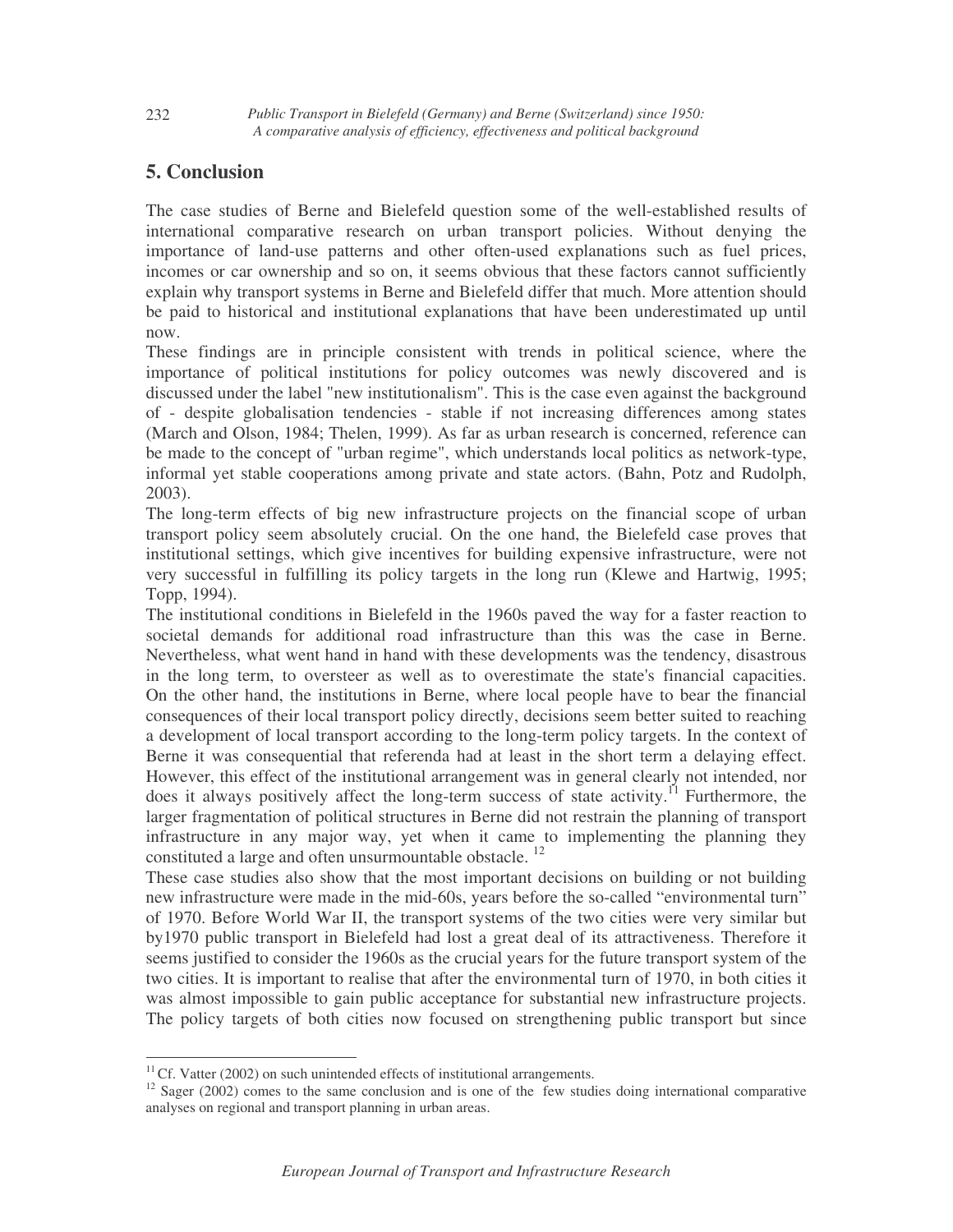Berne had a considerable advantage at the beginning, its efforts were much more effective and efficient. The best way to get a better transportation system is to have a good one to begin with.

It is precisely the lack of historical depth that turns out to be the most consequential shortcoming of current political science research on questions of policy outcomes in transport. Yet so far, historians have not studied these issues much either (Mom, 2003).

The results gained underline the importance of comparative in-depth case studies on urban transport policy. Further research is necessary, including other cities in the two countries as well as introducing new countries into the comparison. Moreover cultural aspects neglected in this article, as for example environmental awareness, anti-urban feelings or the attraction to the "American way of life", may also play an important role in explaining the far-reaching differences between cities such as Bielefeld and Berne.<sup>13</sup>

### **6. References**

Amt für Kantons- und Stadtplanung des Kantons Basel-Stadt (1991). *Verkehrsbefragung Nordwestschweiz 1991*, Basel.

Apel, D. (1992). Verkehrskonzepte in europäischen Städten. Erfahrungen mit Strategien zur Beeinflussung der Verkehrsmittelwahl, Deutsches Institut für Urbanistik. *Difu-Beiträge zur Stadtforschung,* Nr.4, Berlin.

Bahn, Chr.; Potz, P.; Rudolph, H. (2003). Urban Regime – Möglichkeiten und Grenzen des Ansatzes*, Wissenschaftszentrum Berlin für Sozialforschung, Discussion paper*, SP III2003 – 201, Berlin.

Blanc, J.D. (1993*). Die Stadt ein Verkehrshindernis? Leitbilder städtischer Verkehrsplanung und Verkehrspolitik*, Zürich.

Bratzel, S. (1999). Erfolgsbedingungen umweltorientierter Verkehrspolitik in Städten. Analysen zum Policy-Wandel in den "relativen Erfolgsfällen" Amsterdam, Groningen, Zürich und Freiburg (i. Brg.), *Stadtforschung aktuell,* Band 78, Basel.

Braun, D. (2003). Dezentraler und unitarischer Föderalismus. Die Schweiz und Deutschland im Vergleich. In: *Schweizerische Zeitschrift für Politikwissenschaft*, 9 (1), pp. 57-89.

Bundesministerium für Verkehr (Hg.) (2000). *50 Jahre Strassenwesen in der Bundesrepublik Deutschland 1949-1999. Ein Rückblick*, Bonn.

Diefendorf, J. M. (1993). *In the wake of war. The reconstruction of German cities after World War II*, Oxford.

Enderlein, H. and Kunert, U. (1990). Berechnung der Kosten und Ausgaben für die Wege des Eisenbahn-, Strassen-, Binnenschiffs- und Luftverkehr in der Bundesrepublik Deutschland für das Jahr 1987, *Deutsches Institut für Wirtschaftsforschung. Beiträge zur Strukturforschung Heft 119*, Berlin.

<sup>13</sup> Cf. Braun (2003) and Heinz (2000.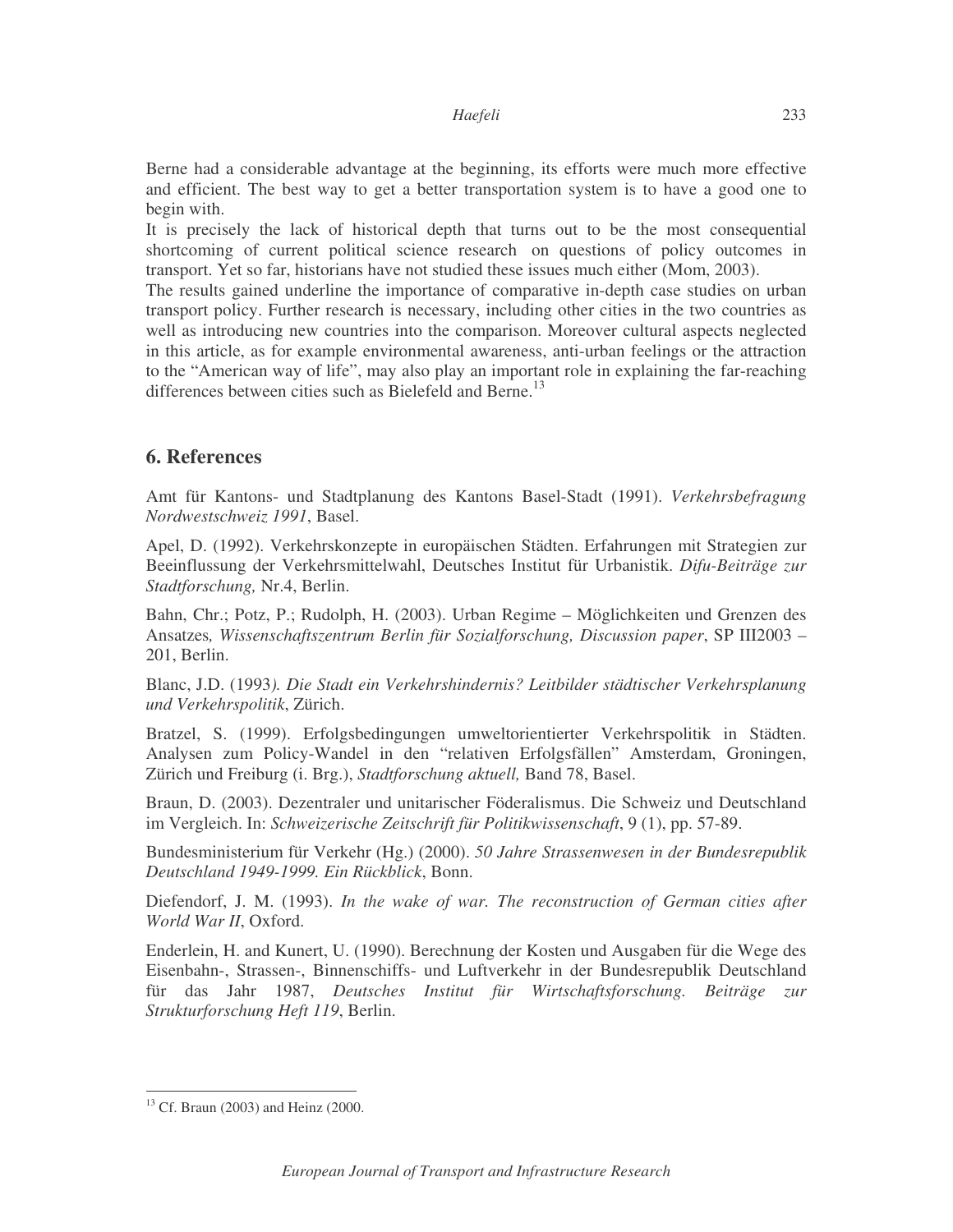Forschungsgesellschaft für Strassen- und Verkehrswesen (1996). Strassen- und Verkehrsgeschichte deutscher Städte nach 1945. Stuttgart – Aachen – Bayreuth, *Archiv für die Geschichte des Strassen- und Verkehrswesens, Heft 10,* Bonn.

Forschungsverbund CITY: mobil (1997*). Stadtverträgliche Mobilität, Subprojekt 3, Least-Cost Planning im Verkehr. Schlussbericht*, Freiburg, Darmstadt, Berlin.

Frenz, E. (1987). Die Strassenbahnstillegungen in der Bundesrepublik Deutschland. In: Köstlin, R.; Wollmann, H. (Hg.), *Renaissance der Strassenbahn*, Basel, 47-87.

*Gemeinde-Rechnung der Stadt Bern*, div. vol., Bern.

Haefeli, U. (1997). Die Vorortsperspektive - Suburbanisierung im Raum Bern am Beispiel der Gemeinde Münchenbuchsee, in: Lüthi, C.; Meier, B. (Hg.), *Bern - eine Stadt bricht auf. Schauplätze und Geschichten der Berner Stadtentwicklung zwischen 1798 und 1998*, Bern, pp. 105-122.

Haefeli, U. (1998). Der finanzielle Handlungsspielraum städtischer Verkehrspolitik. Eine akteursorientierte Analyse am Beispiel Bielefeld 1950-1995, *Wuppertal Paper Nr. 85*, Wuppertal Institut für Klima, Energie und Umwelt GmbH, Wuppertal.

Haefeli, U. (1999). Gas geben oder das Steuer herumreissen? Verkehrspolitik und Verkehrsplanung in Bielefeld nach dem Zweiten Weltkrieg, *Mitteilungen des Historischen Vereins Ravensberg*, pp. 239-262.

Haefeli, U. (2001). Stadt und Autobahn, *Schweizerische Zeitschrift für Geschichte,* Volume 51, pp. 181-202.

Haefeli, U. (in print) (2003). Urban Transport Policy. Actors and Discourse in Germany and Switzerland 1950-1970, in: Mobility History and the European road network: planning, building, use and spatial organization (1920 – 2000), Proceedings of the COST 340 conference in Neuchâtel, February 2003.

Harlander, T. (1998). Stadtplanung und Stadtentwicklung in der Bundesrepublik Deutschland seit 1945, in: *Dokumente und Informationen zur Schweizerischen Orts-, Regional- und Landesplanung (DISP)*, 132, Zürich, pp. 4-8.

Hehl, M. (1998). Die Stadt Bern in der Automobilisierungseuphorie – Schnellstrassenprojekte 1950-1970, in: Lüthi, Chr.; Meier, B. (Hg.), *Bern* – *eine Stadt bricht auf. Schauplätze und Geschichten der Berner Stadtentwicklung zwischen 1798 und 1998, Bern*, pp. 69-84,

Heinz, W. (Hg.) (2000). Stadt&Region – Kooperation oder Koordination? Ein internationaler Vergleich, *Schriften des Deutschen Instituts für Urbanistik,* Band 93, Stuttgart, pp. 169-274.

Holzapfel, H. (1986). Geschwindigkeit und Reisezeit im öffentlichen Verkehr. Ist schneller grundsätzlich besser?, in: *Verkehr & Technik,* 39, pp. 162-164.

Horn, B. (1992). *Der Motor diktiert. Einblicke in die Zusammenhänge von Verkehr und Städtebau in Deutschland seit Beginn der Automobilisierung*, Kassel.

Ingenieurgruppe IVV Aachen (1996). *Gesamtverkehrsentwicklungsplan Bielefeld. Ergebnisbericht*, Aachen/Bielefeld 1996.

*Jahrbuch der Deutschen Gemeinden* (1998). Hg. Deutscher Städtetag, Köln und Berlin.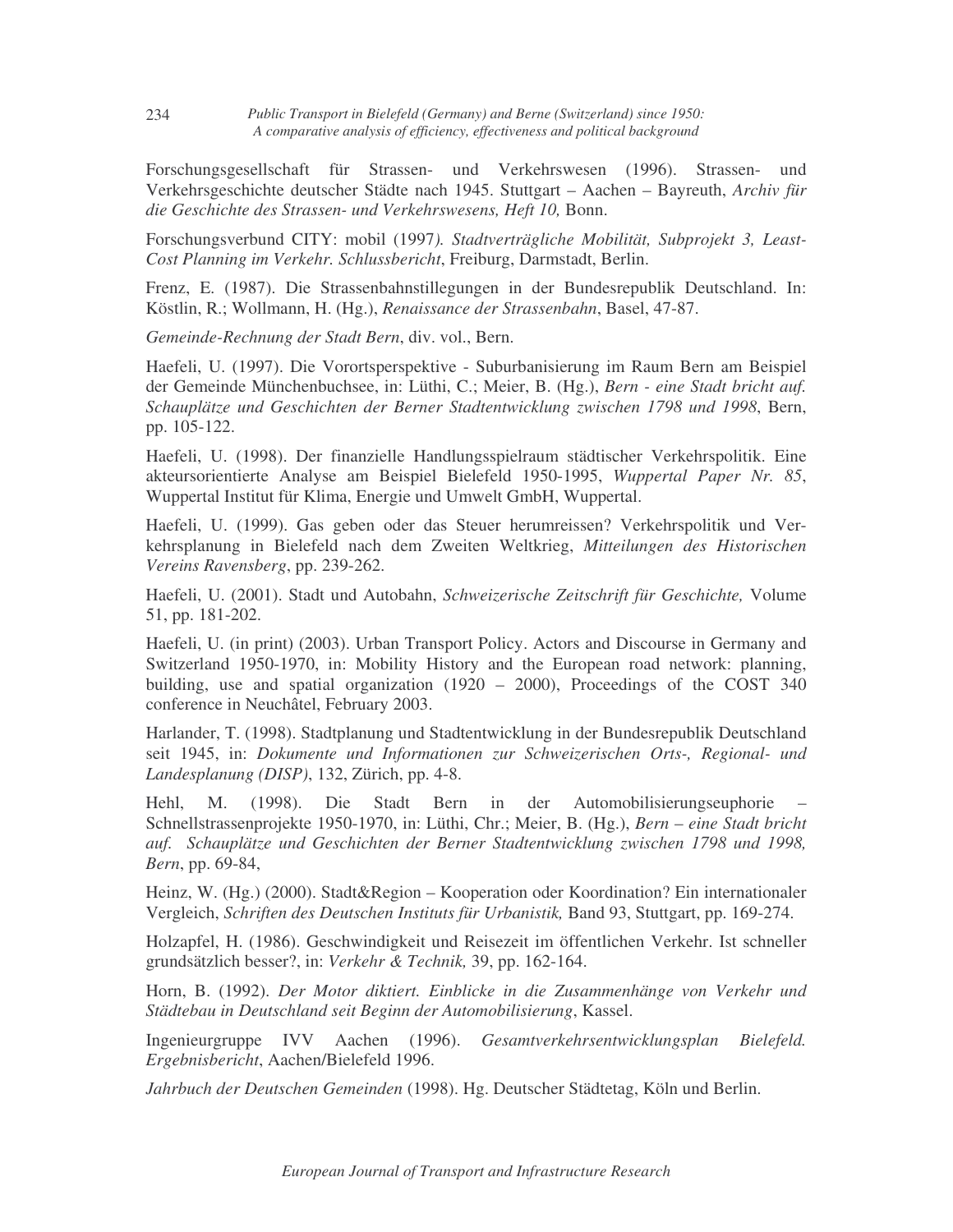*Jahresberichte der Verkehrsbetriebe Bern*, div. vol., Bern.

Kaufmann, V. (2000). *Mobilité quotidienne et dynamiques urbaines. La question du report modal*, Lausanne.

Kenworthy, J.R. and Laube, F.B. (1999). *Automobile Dependence in cities 1960-1990. An international sourcebook*, Boulder Colorado.

Klenke, D. (1995). *Freier Stau für freie Bürger. Die Geschichte der bundesdeutschen Verkehrspolitik 1949-1994*, Darmstadt.

Klewe, H. and Hartwig, N. (1995). Die Finanzierung von Investitionen im ÖPNV, in: *Verkehr & Technik* 2 /1995 39-45 und 3/1995, pp. 85-90.

Köstlin, R. and Wollmann, H. (Hg.) (1987). Renaissance der Strassenbahn, *Stadtforschung aktuell*, Bd. 12, Basel.

March, J. and Olson, J. (1984). The New Institutionalims. Organizational Factors in Political Life, in: *American Political Science Reviews*, 78 (3), pp. 734-749.

Mom, G. (2003). What kind of transport history did we get? Half a century of the Journal of Transport History and the future of this field, in: *Journal of Transport History*, 24, pp.121- 138.

Pohlan, J. (1997). Finanzen der Städte. Eine Analyse der mittelfristigen Entwicklungsunterschiede, *Forum öffentliche Finanzen Band 4*, Berlin.

Pucher, J. (1988a). Urban Public Transport Subsidies in Western Europe and North America, in: *Transportation Quarterly*, 42, (3). pp. 377-402.

Pucher, J. (1988b). Urban Travel Behavior as the Outcome of Public Policy. The Example of Modal Split in Western Europe and North America, in: *Journal of the American Planning Association*, 54, pp. 509-520.

Pucher, J. and Lefévre, C. (1996). The Urban Transport Crisis in Europe and North America, London.

Sager, F. (2002). Vom Verwalten des urbanen Raums. Institutionelle Bedingungen von Politikkoordination am Beispiel der Raum- und Verkehrsplanung in städtischen Gebieten, *Berner Studien zur Politikwissenschaft*, Bd. 11, Bern.

Schmucki, B. (2001). Der Traum vom Verkehrsfluss. Geschichte des städtischen Personenverkehrs seit dem Zweiten Weltkrieg im deutsch-deutschen Vergleich unter besonderer Berücksichtigung von München und Dresden, *Beiträge zur historischen Verkehrsforschung,* Band 4, Frankfurt am Main.

Seewer, U. (2000). Fussgängerbereiche im Trend. Strategien zur Einführung grossflächiger Fussgängerbereiche in der Schweiz und in Deutschland im Vergleich in den Innenstädten von Zürich, Bern, Aachen und Nürnberg., *Geografica Bernensia 65*, Bern.

Spiegel-Almanach (2001). Alle Länder der Welt : Zahlen, Daten, Analysen. Hamburg.

*Statistik regional* (2000). *Daten und Informationen der Statistischen Ämter des Bundes und der Länder*, (o.J.) Statistische Ämter des Bundes und der Länder (Hg.) (CD-ROM).

Steiner, R. (1998). "Boulevard, Expressstrasse, Wohnstrasse - Verkehrskonzeptionen der Stadt im Wandel der Zeit und ihr städtebaulicher Hintergrund (1848-1996)" In: Lüthi, Chr.;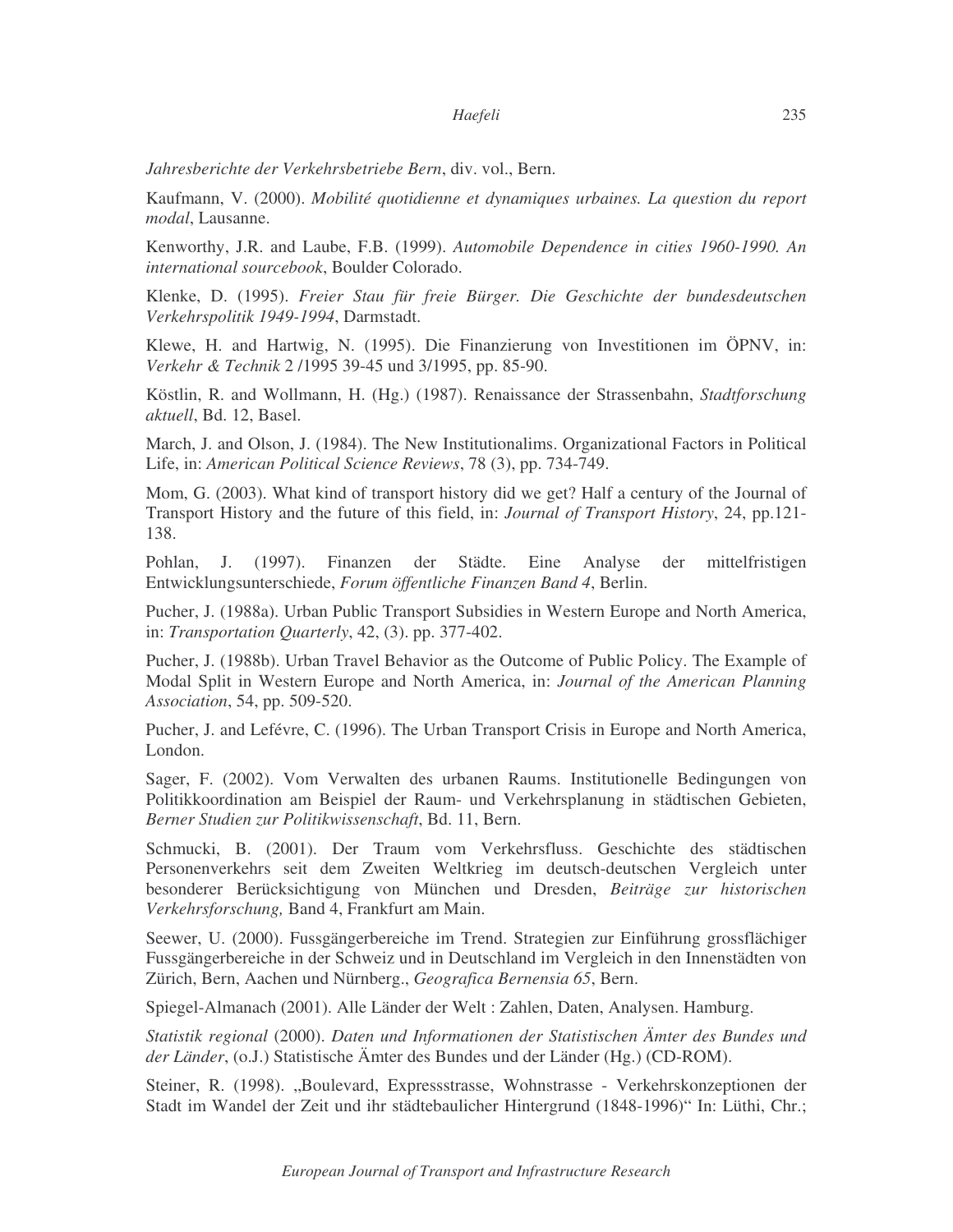*Public Transport in Bielefeld (Germany) and Berne (Switzerland) since 1950: A comparative analysis of efficiency, effectiveness and political background*

Meier, B. (Hg): *Bern - eine Stadt bricht auf. Schauplätze und Geschichten der Berner Stadtentwicklung zwischen 1798 und 1998*, pp. 41-68*.*

Thelen, K. (1999). Historical Institutionalism in Comparative Perspective, in: *Annual Reviews of Political Science,* 2(1), pp. 369-404.

Tiefbauamt Stadt Zürich (o.J.) (1994). *Verkehrsplanung (Grundlage: Mikrozensus 1994, Erhebung Zürich)*, Zürich.

Topp, H. (1994). Chancen und Grenzen kommunaler Steuerung der Verkehrsentwicklung, in: *Handbuch der Verkehrsplanung*, Bd. 2, (3.1.3.1), Bonn.

Vatter, A. (2002). *Kantonale Demokratien im Vergleich. Entstehungsgründe, Interaktionen und Wirkungen politischer Institutionen in den Schweizer Kantonen*, Opladen.

Zeller, Chr. (1992). Mobilität für alle! Umrisse einer Verkehrswende zu einem autofreien Basel, *Stadtforschung aktuell,* Band 35, Basel.

### **7. Appendix : Budget Analysis: the most important assumptions**

#### **Bielefeld**

- From 1972 to 1973 the accounts system of the town of Bielefeld changed considerably. In addition to a doubling of the population due to the urban area reforms, the new budgeting system was conducted with separate administration and internal balance sheet accounts. In total the expenditure of the town almost tripled, which is why a direct comparison is not possible. 1971 and 1972 cannot be included because of the respective insecurities in the budget during the phase of merging the communities. This created a gap in the data exactly in those early years of the 70s which are of such great importance.
- Budget year 1960 included a change to the account day because of only 9 months.
- Public transport comes, to a great extent, under the area of responsibility of Stadtwerke GmbH. Stadtwerke (Urban Utilities) are, up to the present day, the property of the town; however they do their own accounts and, in particular, are in a position to offset deficits in the transport area by surpluses in other, hitherto monopolistically-operated areas.
- During the period from 1950 onwards, Bielefeld municipal undertakings were only able to make the deficits of the transport area available, but not the level of expenditure. Therefore everywhere where expenditure of the municipal undertakings are included, only expenditure relating to subsidy requirements can be included and not that relating to the cost recovery ratio.
- Motorways in urban areas as well as the German federal railway were left out of consideration on account of the actor-oriented perspective as long as the town was responsible for construction (as for the largest part of the Ostwestfalendamm).
- For the period up to 1970 the following accounts were included (in brackets the %-share of the costs, which were accounted to transport):
- 21 Strassenverkehrsamt und Kfz-Zulassungsstelle
- 611 Städtebau und -planung (50% bzw. 25%)
- 65 Strassen, Wege, Brücken und sonstiger Tiefbau
- 652 Verkehrsplanung (ab 1958)
- 701 Strassenbeleuchtung (80%)
- 702 Stadtentwässerung (10%)
- 703 Strassenreinigung (80%)
- 752 Parkplatz Kesselbrink
- Account 611 Municipal Building and Planning was debited for the period up to 1957 for 50% of transport expenditure, because transport planning made use of this department for a large part of its